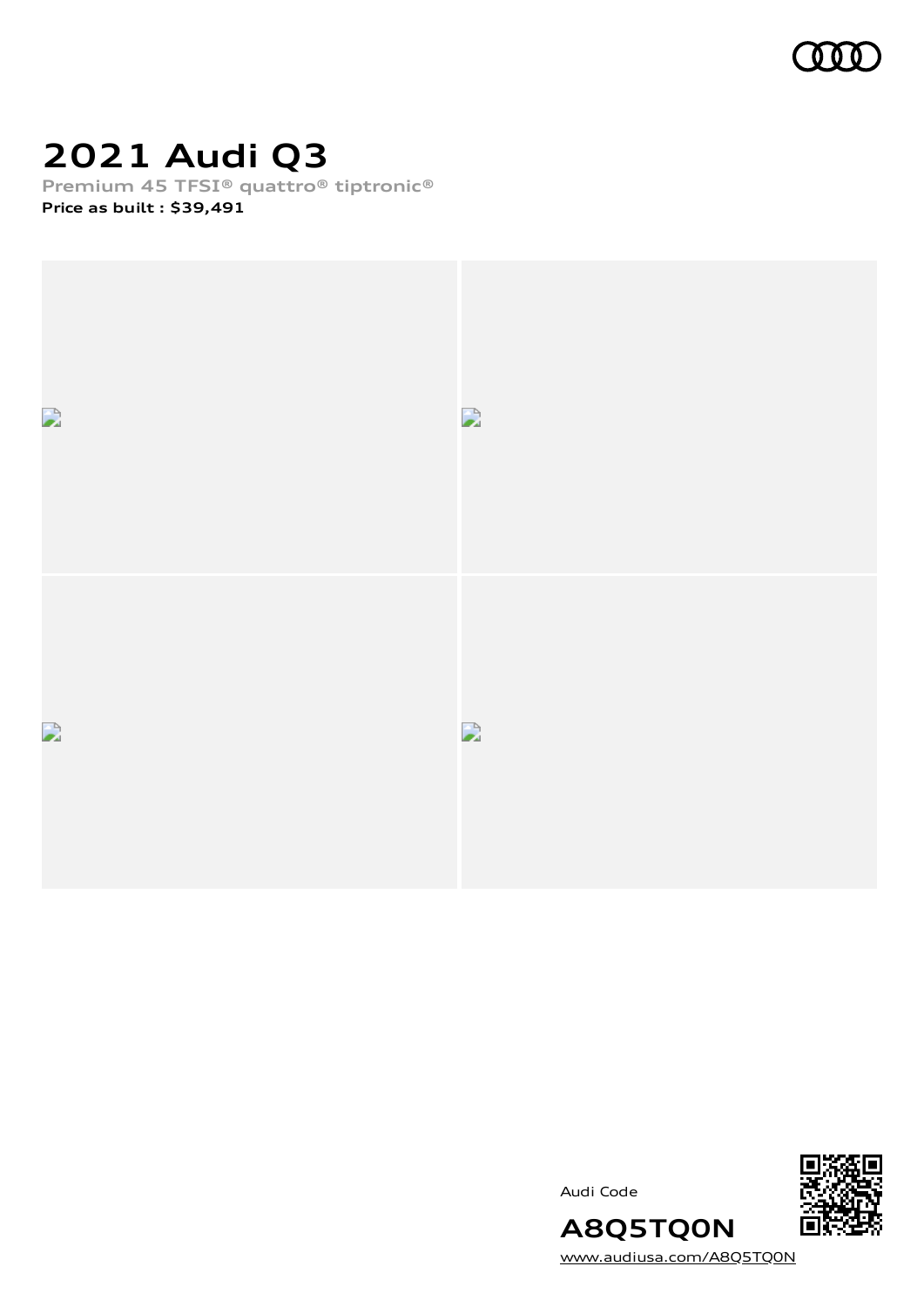### **Summary**

#### **Audi 2021 Audi Q3** Premium 45 TFSI® quattro® tiptronic®

**Price as buil[t](#page-10-0)** \$39,491

#### **Exterior colour**

Ibis White

### D

#### **Further Information**

|                 | No           |
|-----------------|--------------|
| Mileage         | 13,342 miles |
| Type of vehicle | Used car     |

**Warranty**

#### **Interior colour**

| Black |
|-------|
| Black |
| Black |
| Black |
|       |

#### **Audi Code** A8Q5TQ0N

**Your configuration on www.audiusa.com** [www.audiusa.com/A8Q5TQ0N](https://www.audiusa.com/A8Q5TQ0N)

**Commission number** b94249880a0e09a830c0

### **Technical Specifications**

Engine type 2.0-liter four-cylinder Displacement/Bore and 1,984/82.5 x 92.8 cc/mm stroke Max. output 228 HP Torque 258 lb-ft@rpm Top track speed [1](#page-10-0)30 mph $<sup>1</sup>$ </sup> Acceleration (0 - 60 mph) 7.0 seconds Recommended fuel Regular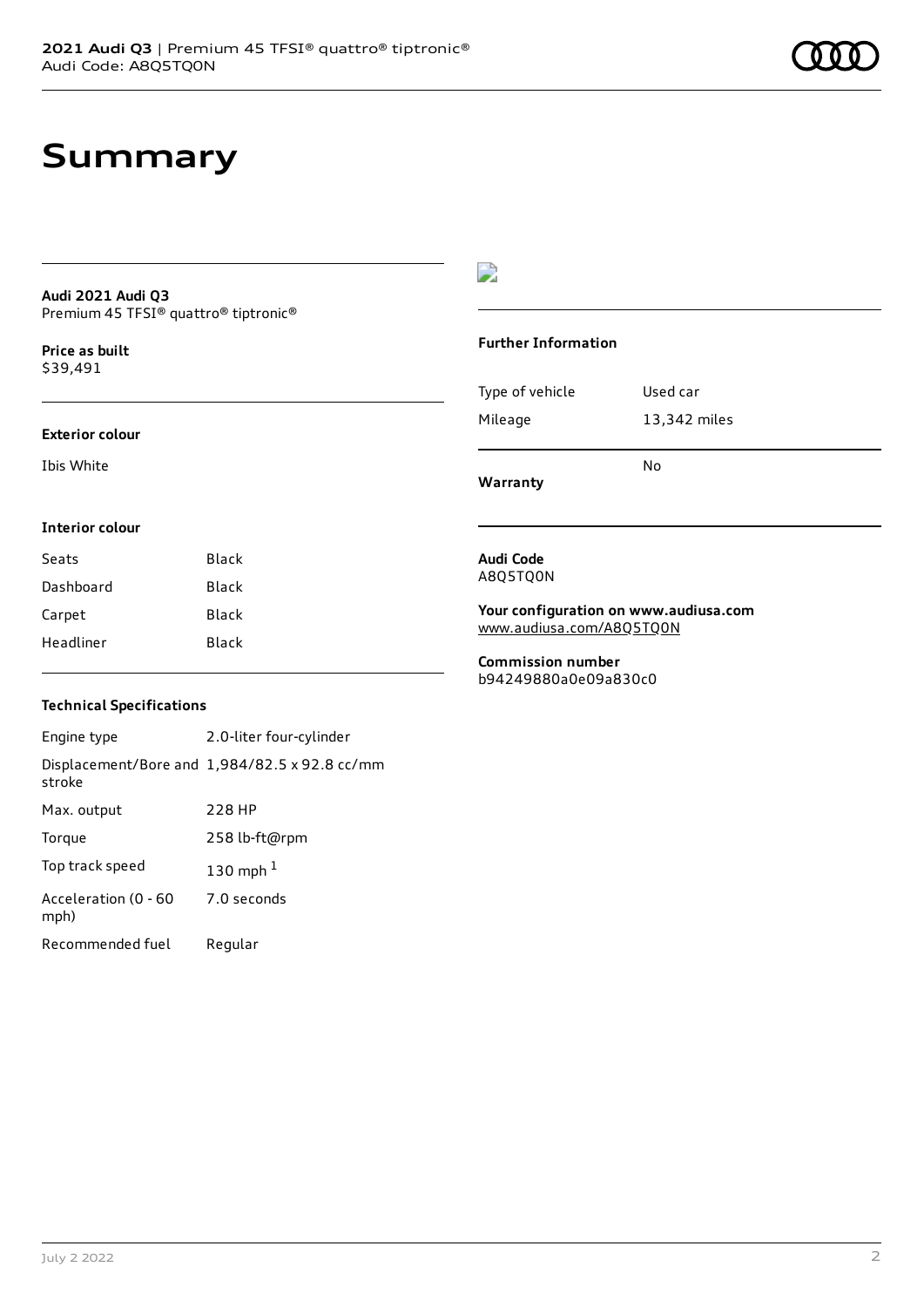# **Equipment**

Ibis White

Audi advanced key-keyless start, stop and entry

Power-adjustable, power-folding, heated exterior side mirrors with auto-dimming on driver side

20" 5-twin-spoke module design wheels

Convenience package

Auto-dimming frame-less interior rear view mirror with digital compass

LED interior lighting package

Parking system plus (front and rear acoustic sensors)

Audi side assist

SiriusXM® with 90-day All Access trial subscription









![](_page_2_Picture_17.jpeg)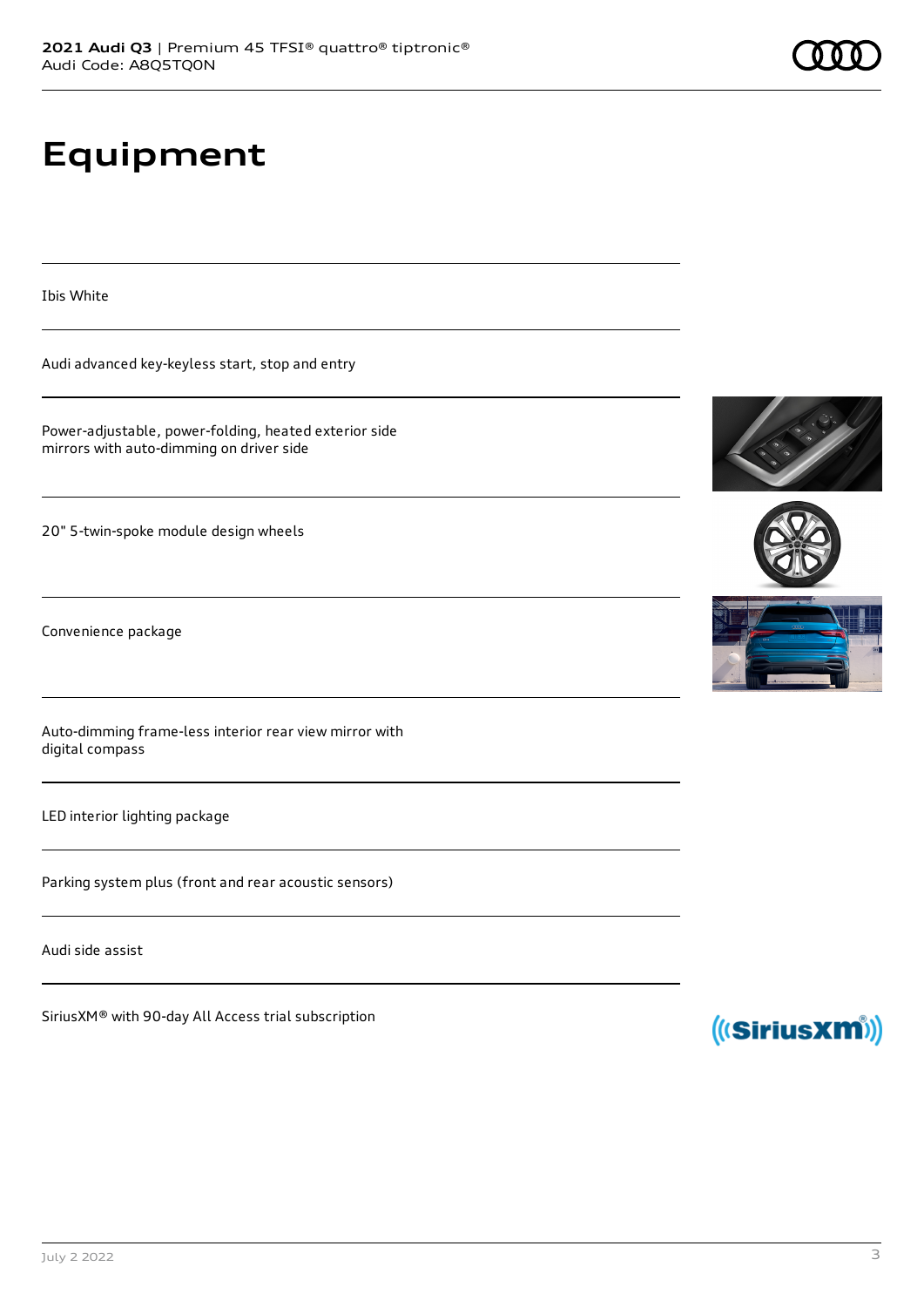### **Standard features**

### **Safety and Security**

| 4UB   | Driver and front-passenger advanced airbags                     |
|-------|-----------------------------------------------------------------|
| 1AS   | Electronic stability program (ESP) with<br>offroad mode         |
| UH1   | Electromechanical parking brake                                 |
| 8T2   | Cruise control system                                           |
| 6Y2   | Top speed electronically limited to 130 mph                     |
| 4H5   | Electronic rear child door locks                                |
| 1 N 7 | Progressive steering                                            |
| 7K6   | Tire-pressure monitoring system                                 |
| 4X3   | Advanced Airbag Protection System                               |
| 8N6   | Light/rain sensor                                               |
| 3B7   | Lower Anchors and Tethers for Children<br>(LATCH) in rear seats |
|       |                                                                 |

| <b>Interior</b> |                                                                |
|-----------------|----------------------------------------------------------------|
| 3FU             | Power panoramic sunroof                                        |
| VT5             | S line® stainless steel illuminated door sill<br>inlays        |
| 6NQ             | Black cloth headliner                                          |
| KH5             | Three-zone automatic climate control<br>system                 |
| 1 XX            | Three-spoke multifunction steering wheel<br>with shift paddles |
| 7HC             | Extended leather package                                       |
| 6F3             | Front center armrest                                           |
| 4F7             | Power tailgate                                                 |
| 5KR             | Split-folding 40/20/40 rear seatbacks                          |
| N1M             | Leather seat covers                                            |
| 4A3             | Heated front seats                                             |
| 5MA             | Micrometallic Silver inlays                                    |

#### **Exterior**

| 47B             | Aluminum trim around exterior windows  |
|-----------------|----------------------------------------|
| 8VM             | LED taillights with dynamic indicators |
| 8TB             | Rear fog lights                        |
| 8FX             | LED headlights                         |
| 511             | Tailgate roof spoiler                  |
| 3S1             | Aluminum roof rails                    |
| 1S1             | Vehicle tool kit and vehicle jack      |
| 1D <sub>8</sub> | Provision for towing bracket           |

### **Interior**

| QE1 | Storage package            |
|-----|----------------------------|
| Q11 | Aluminium interior package |

### **Infotainment and Driver Assistance**

| UG5             | Hill descent control                                                                                      |
|-----------------|-----------------------------------------------------------------------------------------------------------|
| 6K <sub>2</sub> | Audi pre sense® front with pedestrian<br>protection                                                       |
| 2H <sub>6</sub> | Audi drive select                                                                                         |
| 7W1             | Audi pre sense® basic                                                                                     |
| UI <sub>2</sub> | Audi smartphone interface including Apple<br>CarPlay® and Google™ Android Auto™ for<br>compatible devices |
| KA <sub>2</sub> | Rear view camera                                                                                          |
| 8G1             | High beam assist                                                                                          |
| 9VD             | Audi sound system                                                                                         |
| 9S0             | Digital instrument cluster 10.25"                                                                         |

### **(1/2)**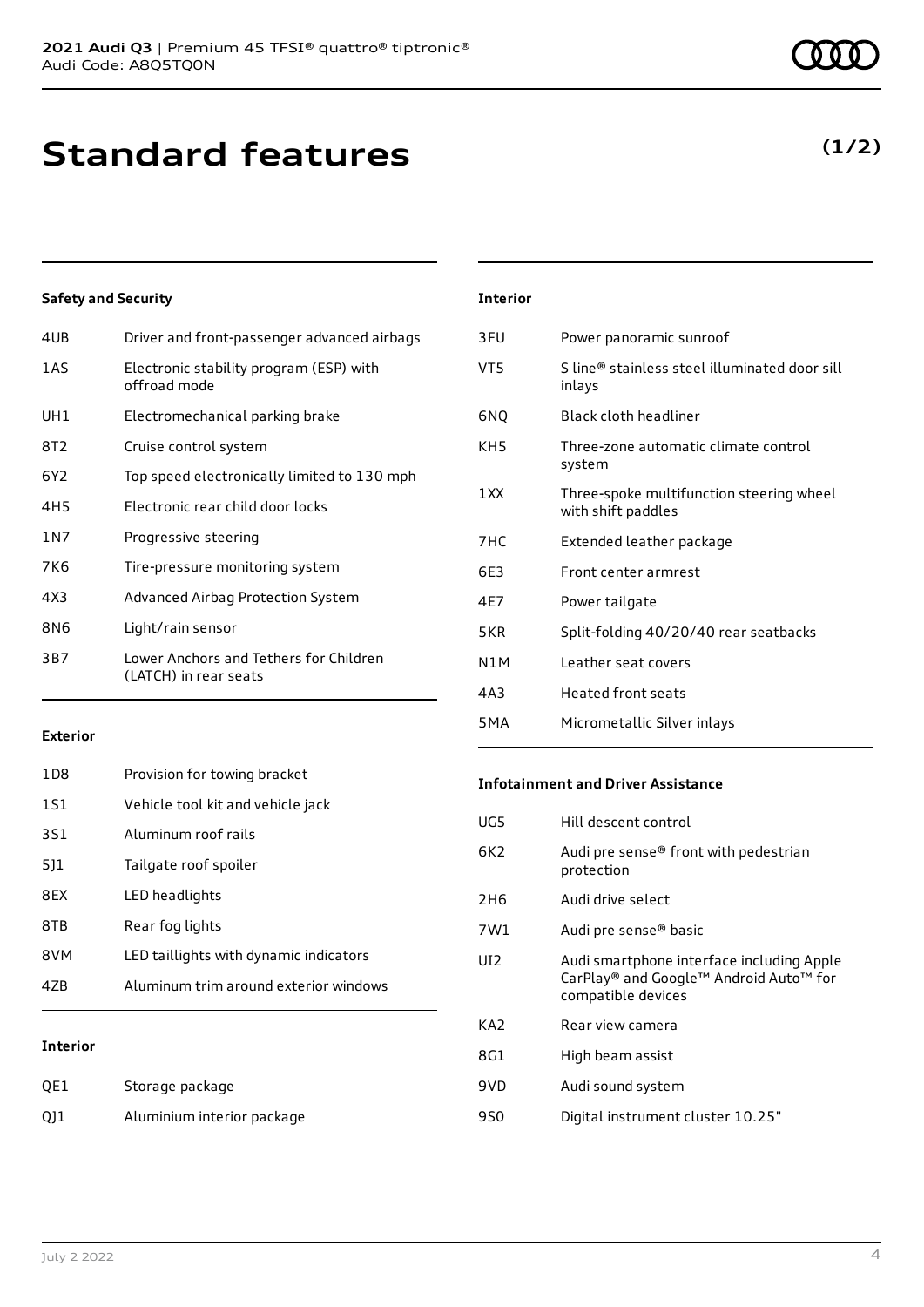**(2/2)**

### **Standard features**

### **Infotainment and Driver Assistance**

- I8V MMI® with 8.8" display
- QH1 Voice dialogue system
- 9ZX BLUETOOTH wireless technology preparation for mobile phone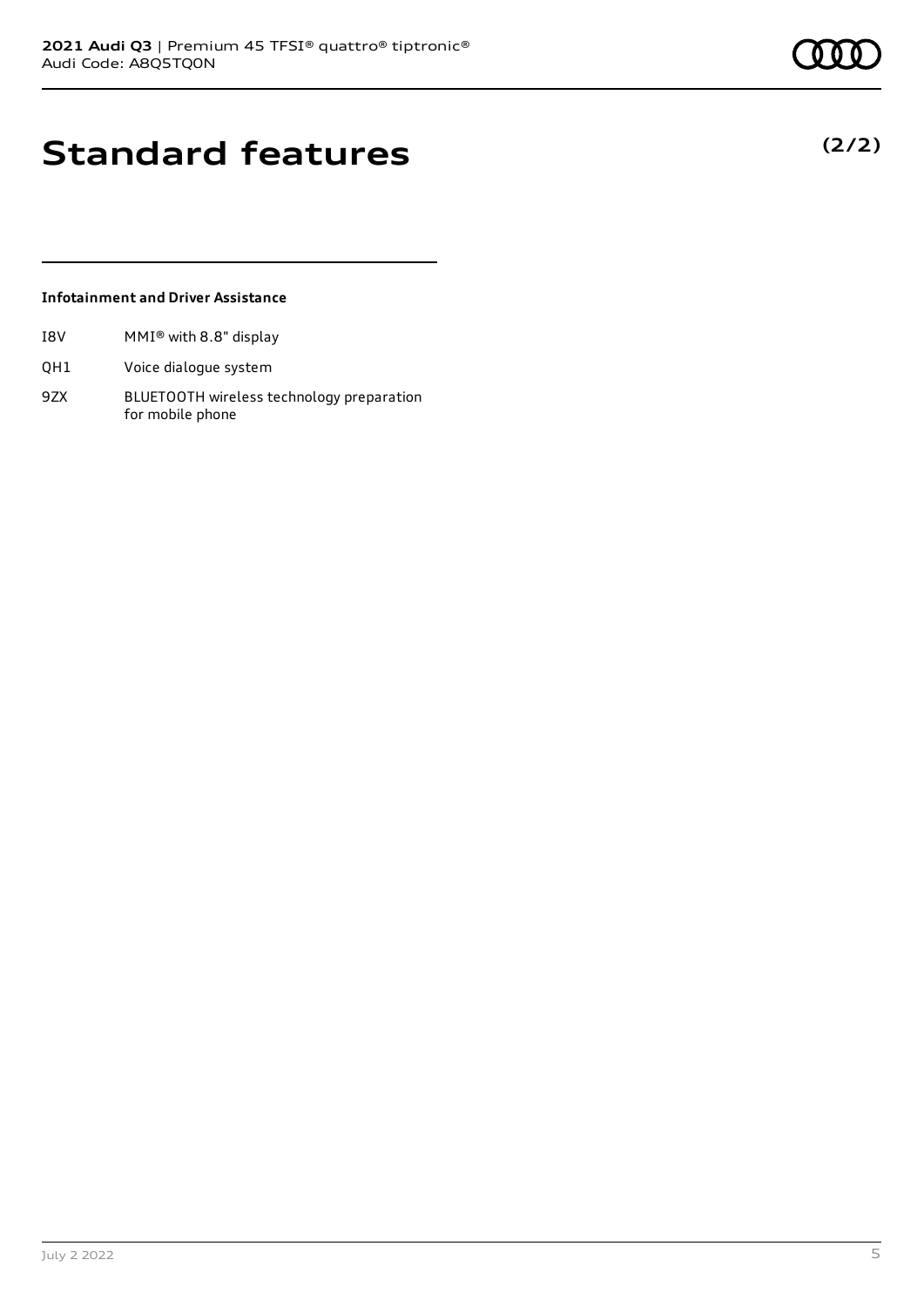### **Dealer remarks**

2021 Audi Q3 Premium S line quattro Ibis White quattro Still Under Factory Warranty, LOW LOW MILES!, Leather Seats, 20" Wheel Package, Alarm w/Motion Sensor, Audi Advanced Key, Audi Beam-Rings, Audi Parking System Plus, Audi Side Assist, Audi smartphone interface (Apple CarPlay/Android Auto), Brake assist, Convenience Package, Exterior Parking Camera Rear, Frameless Auto-Dimming Interior Mirror w/Compass, Heated front seats, Heated Power-Folding Exterior Mirrors, LED Interior Lighting Package, Power Liftgate, Power moonroof, SiriusXM All Access Service, Wheels: 20" 5-Twin-Spoke Module Design. Clean CARFAX. CARFAX One-Owner. Check out our impressive fleet of luxury vehicles, at 900 Santa Monica Boulevard where you can test drive a preowned Audi today. Our customers leave our dealership 100% satisfied with our excellent customer service and our friendly salespeople. We invite you to find out for yourself what makes us the preferred resource for Audi products and service in southern California.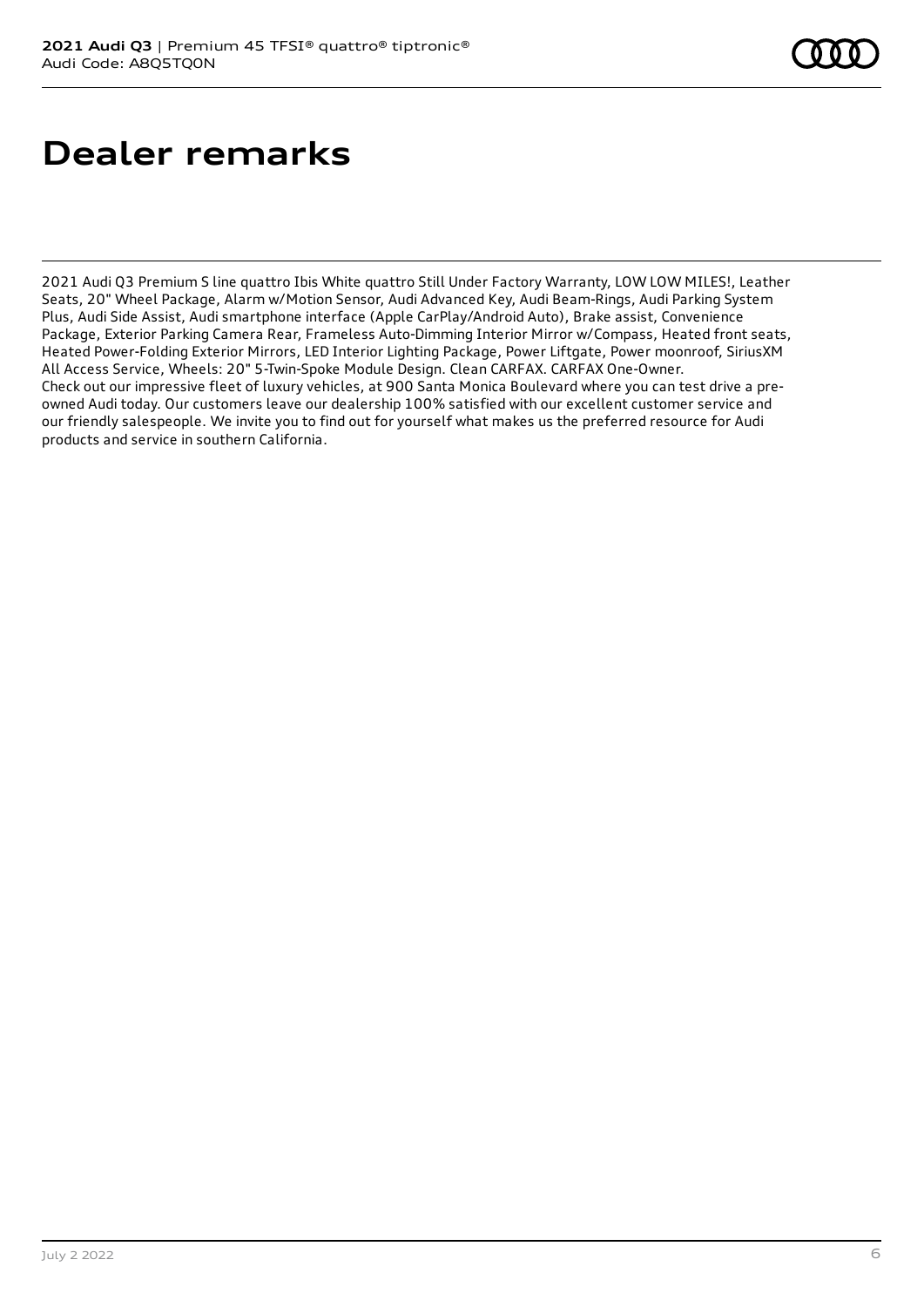## **Technical Specifications**

### **Engineering | Performance**

| Engine type                                 | 2.0-liter four-cylinder                                               |
|---------------------------------------------|-----------------------------------------------------------------------|
| Power Level                                 | 45                                                                    |
| Max. output                                 | 228 HP                                                                |
| Displacement                                | 2.0 L                                                                 |
| Torque                                      | 258 lb-ft@rpm                                                         |
| Valvetrain                                  | 16-valve DOHC with Audi valvelift<br>system and variable valve timing |
| Acceleration (0 - 60<br>mph)                | 7.0 seconds                                                           |
| Engine block                                | Cast-iron                                                             |
| Induction/fuel injection Turbocharged/TFSI® |                                                                       |
| Cylinder head                               | Aluminum-alloy                                                        |
| stroke                                      | Displacement/Bore and 1,984/82.5 x 92.8 cc/mm                         |
| Top track speed <sup>1</sup>                | 130 mph                                                               |

| Suspension                    |                                                          |
|-------------------------------|----------------------------------------------------------|
| Front axle                    | MacPherson strut front suspension                        |
| Rear axle                     | Four-link rear suspension                                |
|                               |                                                          |
| <b>Brakes</b>                 |                                                          |
| <b>Front brakes</b>           | 13.4 (ventilated disc) in                                |
| Rear brakes                   | 12.2 (ventilated disc) in                                |
| Parking brake                 | Electromechanical                                        |
|                               |                                                          |
| <b>Body</b>                   |                                                          |
| Material                      | Multi-material body construction<br>(steel and aluminum) |
| Corrosion protection          | Multistep anti-corrosion protection                      |
| <b>Warranty   Maintenance</b> |                                                          |

#### **Transmission | Drivetrain**

| Drivetrain type | quattro <sup>®</sup> all-wheel drive                         |
|-----------------|--------------------------------------------------------------|
| Transmission    | Eight-speed Tiptronic <sup>®</sup> automatic<br>transmission |

### **Steering**

| Steering type                             | Electromechanical power steering<br>system |
|-------------------------------------------|--------------------------------------------|
| Turning diameter, curb-38.4 ft<br>to-curb |                                            |

Warranty 4-year/50,000-mile Audi New Vehicle Limited Warranty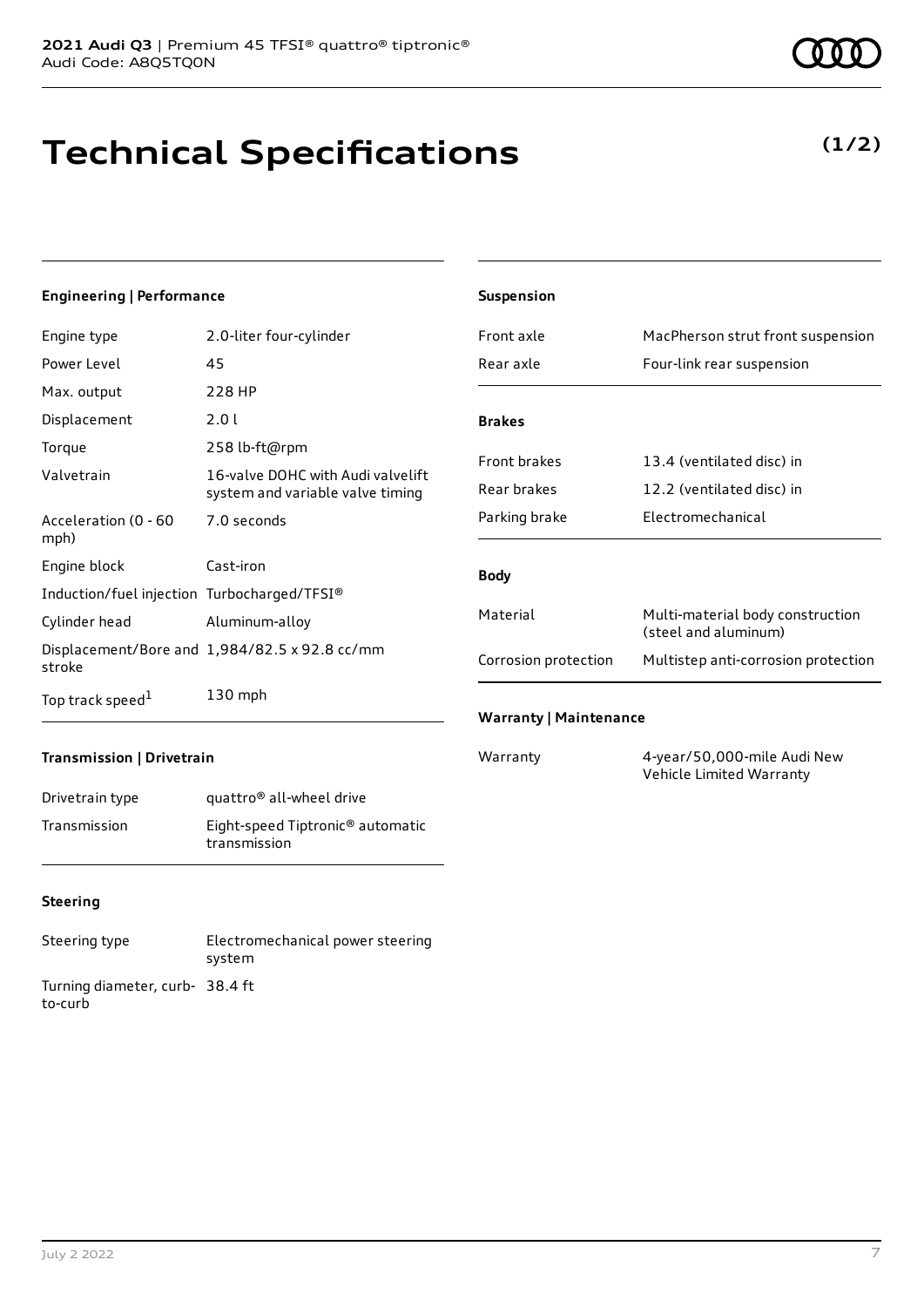### **Technical Specifications**

#### **Exterior Measurements**

| Height                           | 62.9 in   |
|----------------------------------|-----------|
| Overall width without<br>mirrors | 72.8 in   |
| Length                           | 176.6 in  |
| Wheelbase                        | 105.5 in  |
| Drag coefficient                 | $0.36$ Cw |
| Overall width with<br>mirrors    | 79.7 in   |
| Track rear                       | 61.9 in   |
| <b>Track front</b>               | 62.2 in   |
| Curb weight                      | 3,916 lb  |

#### **Interior measurements**

| Seating capacity                          | 5                      |
|-------------------------------------------|------------------------|
| Head room with middle 37.6 in<br>sunroof  |                        |
| Head room with front<br>sunroof           | 39.6 in                |
| Shoulder room, front                      | 56.7 in                |
| Leg room, middle                          | $36.1$ in              |
| Shoulder room, middle                     | $55.1$ in              |
| Leg room, front                           | 40.0 in                |
| Cargo volume, rear<br>seatbacks up/folded | 23.7/48.0 cu ft, cu ft |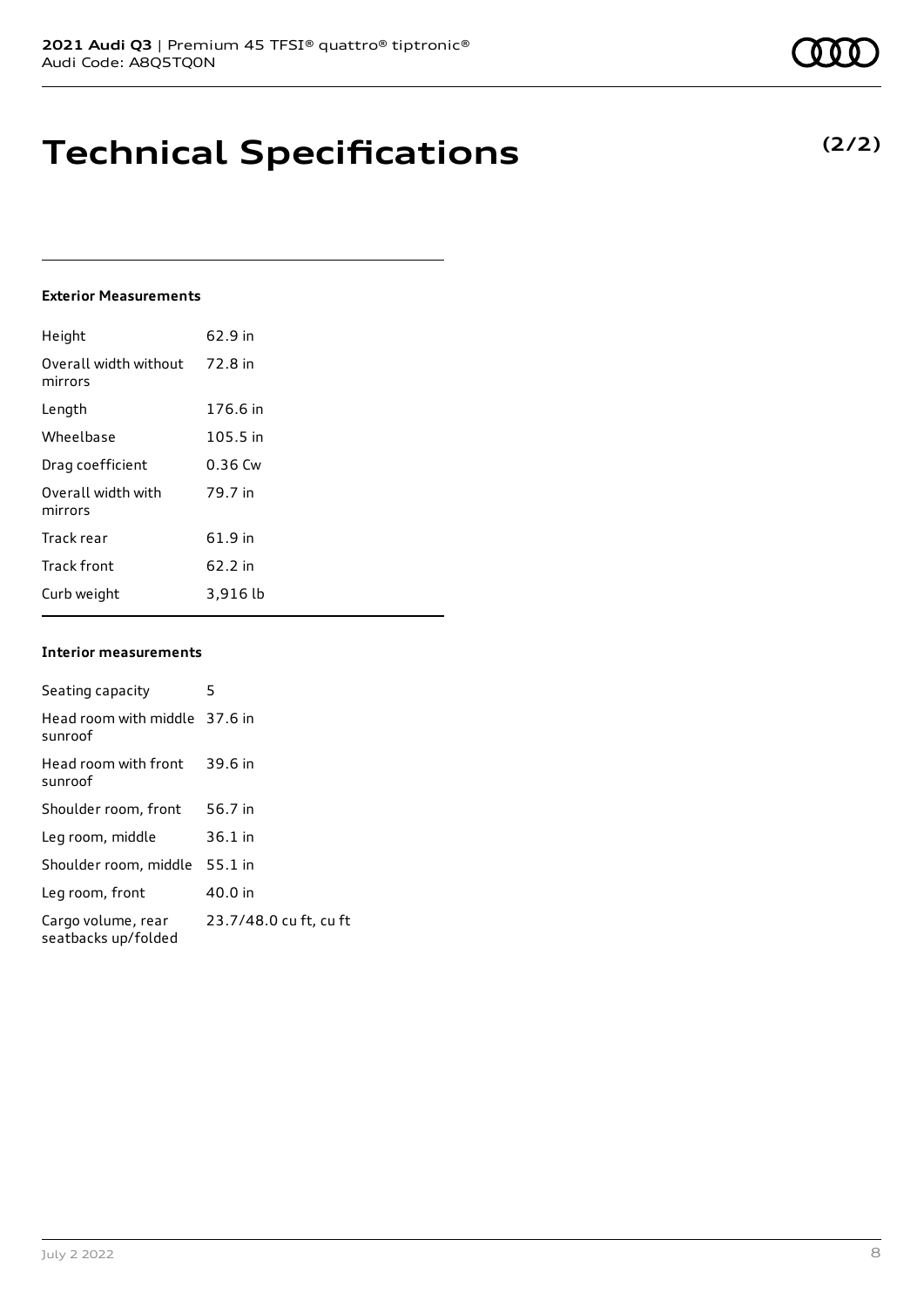### **Consumption- and emission**

**Consumption by NEDC**

combined 23 mpg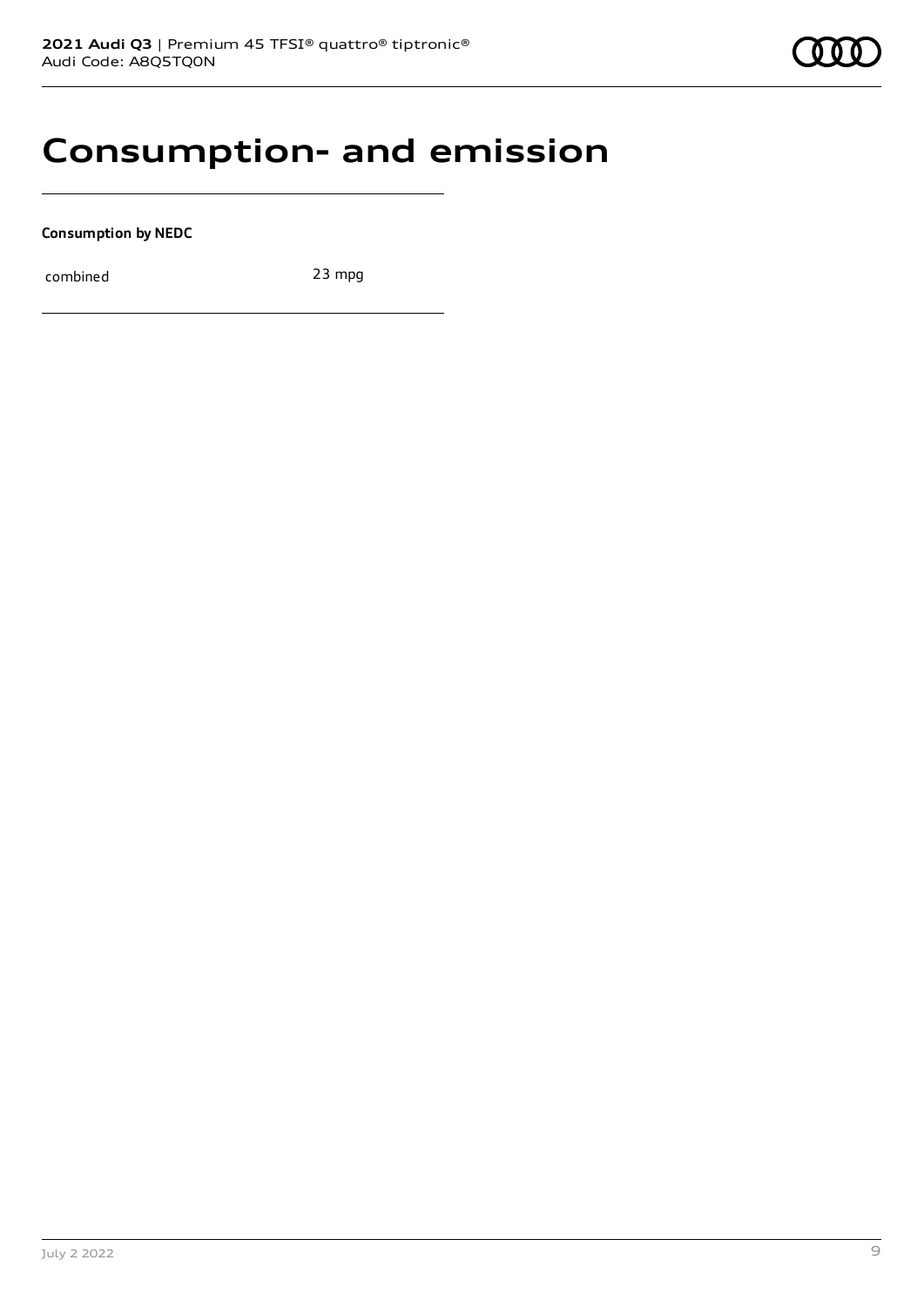![](_page_9_Picture_1.jpeg)

### **Contact**

Dealer **Santa Monica Audi**

1020 Santa Monica Blvd 90401 Santa Monica **CA** 

Phone: +13103939922 FAX: 3103953495

www: [https://www.santamonicaaudica.com](https://www.santamonicaaudica.com/)